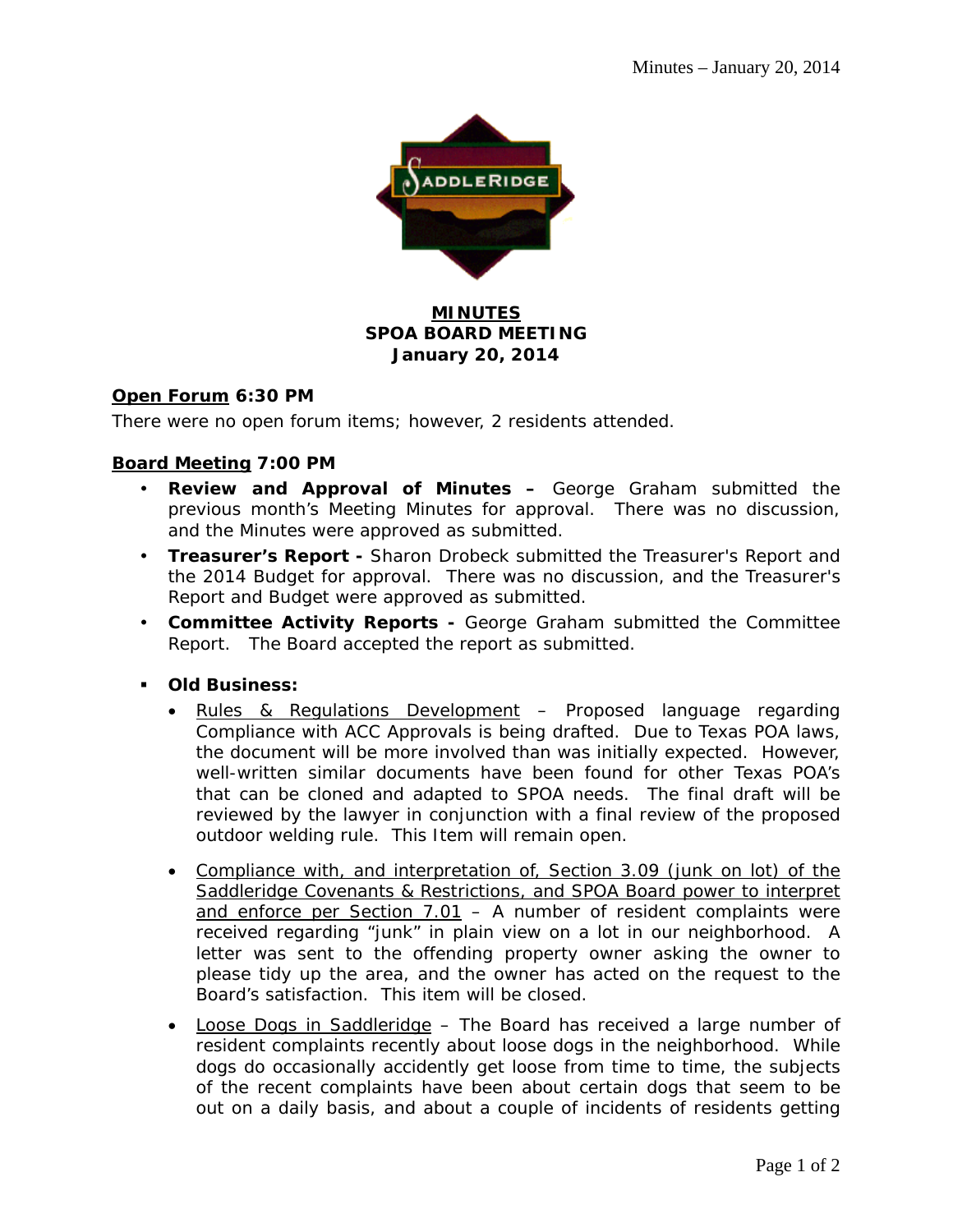bit while walking in the neighborhood. The owners of the aforementioned dogs have been identified, and Hays County Animal Control has agreed to pay them a visit to explain the Hays County dog restraint laws and fines for violation (a minimum of a \$100 fine). Another letter will be written and sent out via email to residents. Please have your dogs on a leash when they are outside of their confinement areas. This item will remain open.

• 2014 Dues Notice – The first iteration of the 2014 Saddleridge Dues Notice was sent out in December via email. As of the January Board meeting, only about 50% of residents have paid their annual dues. One more reminder email will be sent out. As per the Saddleridge Covenants and Bylaws, after January 31, interest (18%) and collection charges will accrue on overdue Dues payments. If the number late payments increase over last year, as it seems so far they may, the SPOA Board is considering adopting a \$25 Late Fee going forward. This item will remain open.

#### **New Business:**

- Paying SPOA Bills via EFT (Electronic Funds Transfer) A suggestion was made to possibly use electronic fund transfers where possible for SPOA bill paying. There are some routine SPOA bills (such as electric) that could be paid via EFT's rather than the usual process of mailing a check each month. This will save a little money (less stamps and envelopes), but more importantly will save some time on the part of our Treasurer and Records Keeper. The Board decided to go ahead and use EFT's whenever possible. This Item is now closed.
- Nextdoor.com for Saddleridge Joe Williams (SPOA Webmaster) set up the Nextdoor.com web site for Saddleridge as an informal communication tool for Saddleridge residents. So far it is working well in that context. Joe also established a use policy for Nextdoor that was sent to all Saddleridge Nextdoor users; this should keep spam and conflict in check. Joe will also be monitoring Saddleridge Nextdoor communication traffic to be sure the policy is adhered to. Note that Nextdoor is not the tool the SPOA Board will use for official Board communications; Board communications will still come directly through Bob Eastlake (the SPOA Recordkeeper) via email, and occasionally snail-mail when needed.

The meeting was adjourned at 7:45 PM.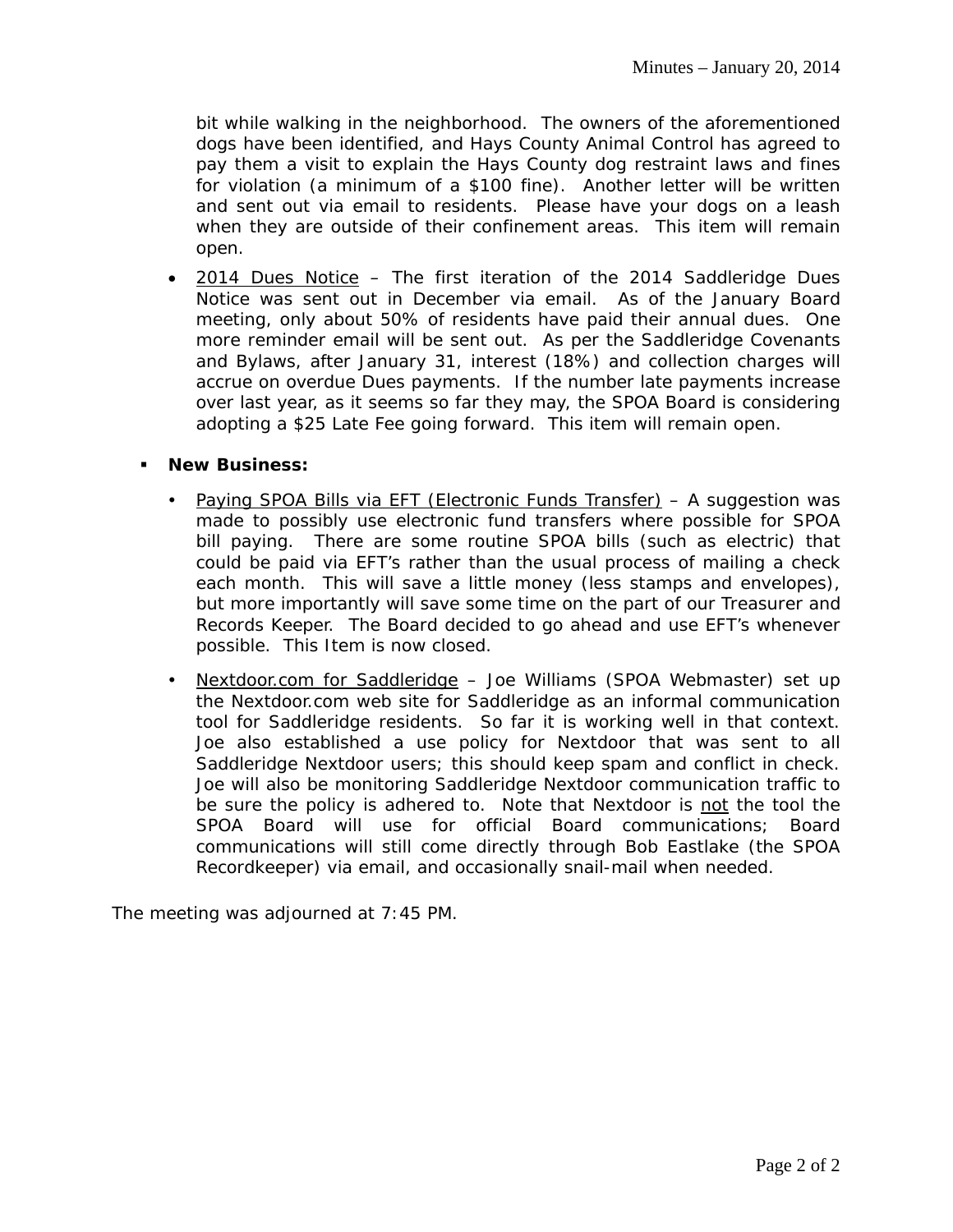# **Saddleridge Property Owners Association**

# **December Treasurer's Report January 20, 2014**

The December Treasurer's report includes a month-end and prior year-end Balance Sheet as well as detailed Profit and Loss Statements that compare actual experience to the budgeted income and expense projections for the month and year-to-date through December. This information is included in a format which includes the 2013 annual budget.

The Balance Sheet as of December 31 includes:

- SPOA has Checking/Savings totaling \$92,408 and no outstanding liabilities.
- Accounts Receivable of  $\S(32)$ , this negative balance represents dues paid in advance.
- Undeposited Funds are funds recorded but not deposited.

A review of the Profit and Loss report shows that the monthly net income of \$4,410 compares unfavorably to the budgeted net income of \$7,045 for December.

- Income items of note:
	- o Dues received were \$3,000 less than budgeted. Annual dues are not considered past due until after January 31st
- Expense items of note:
	- o Nothing outstanding to report.

For the year, actual net income of \$4,150 is favorable to the budgeted net income of \$2,660. Comments:

- Although POA Dues Collected fell short of budget by \$3,000 (timing), because an increase in property sales in the community fees received were \$1,000 greater than expected.
- Decrease in expenses, as compared to budget, is primarily due to improvements, maintenance and repairs that never materialized.

I have included the Proposed 2014 Budget for your review and consideration.

Respectfully submitted,

Sharon M. Drobeck Treasurer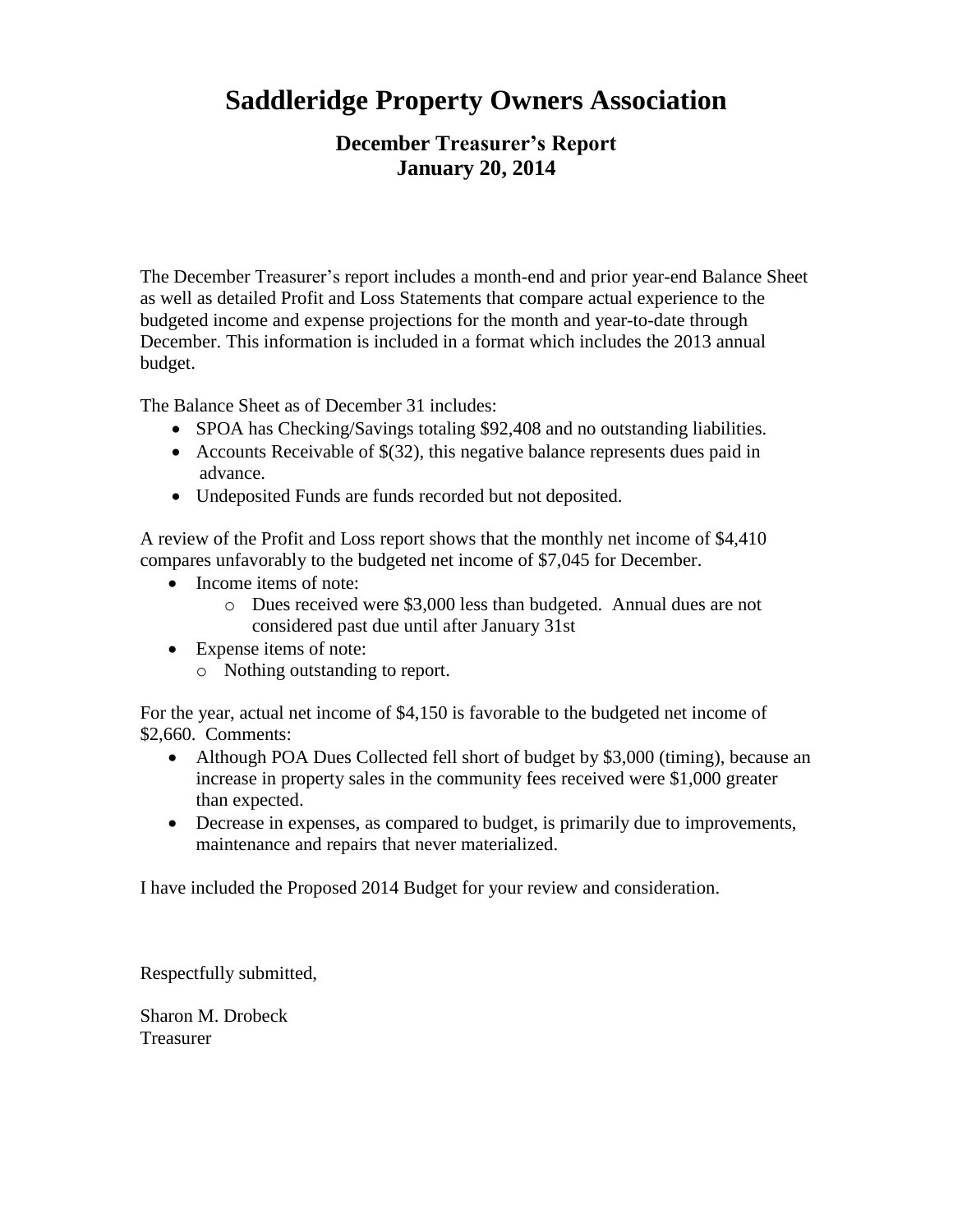# **Saddleridge Property Owners Association Balance Sheets As of**

|                                       | December 31, 2013 | <b>December 31, 2012</b> |
|---------------------------------------|-------------------|--------------------------|
| <b>ASSETS</b>                         |                   |                          |
| <b>Current Assets</b>                 |                   |                          |
| <b>Checking/Savings</b>               |                   |                          |
| Ozona CD                              | 50,362.43         | 50,245.29                |
| <b>Ozona Checking</b>                 | 6,621.87          | 9,665.08                 |
| <b>Ozona Money Market</b>             | 35,423.32         | 28,381.35                |
| <b>Total Checking/Savings</b>         | 92,407.62         | 88,291.72                |
| <b>Accounts Receivable</b>            |                   |                          |
| <b>Accounts Receivable</b>            | (32.27)           | (16.27)                  |
| <b>Total Accounts Receivable</b>      | (32.27)           | (16.27)                  |
| <b>Other Current Assets</b>           |                   |                          |
| <b>Undeposited Funds</b>              | 50.00             |                          |
| <b>Total Other Current Assets</b>     | 50.00             | 0                        |
| <b>Total Current Assets</b>           | 92,425.35         | 88,275.45                |
| <b>Other Assets</b>                   |                   |                          |
| <b>Saddleridge Property</b>           | 80,500.00         | 80,500.00                |
| <b>Total Other Assets</b>             | 80,500.00         | 80,500.00                |
| <b>TOTAL ASSETS</b>                   | 172,925.35        | 168,775.45               |
| <b>LIABILITIES &amp; EQUITY</b>       |                   |                          |
| <b>Equity</b>                         |                   |                          |
| <b>Opening Balance Equity</b>         | 110,823.40        | 110,823.40               |
| <b>Retained Earnings</b>              | 57,952.05         | 52,991.90                |
| <b>Net Income</b>                     | 4,149.90          | 4,960.15                 |
| <b>Total Equity</b>                   | 172,925.35        | 168,775.45               |
| <b>TOTAL LIABILITIES &amp; EQUITY</b> | 172,925.35        | 168,775.45               |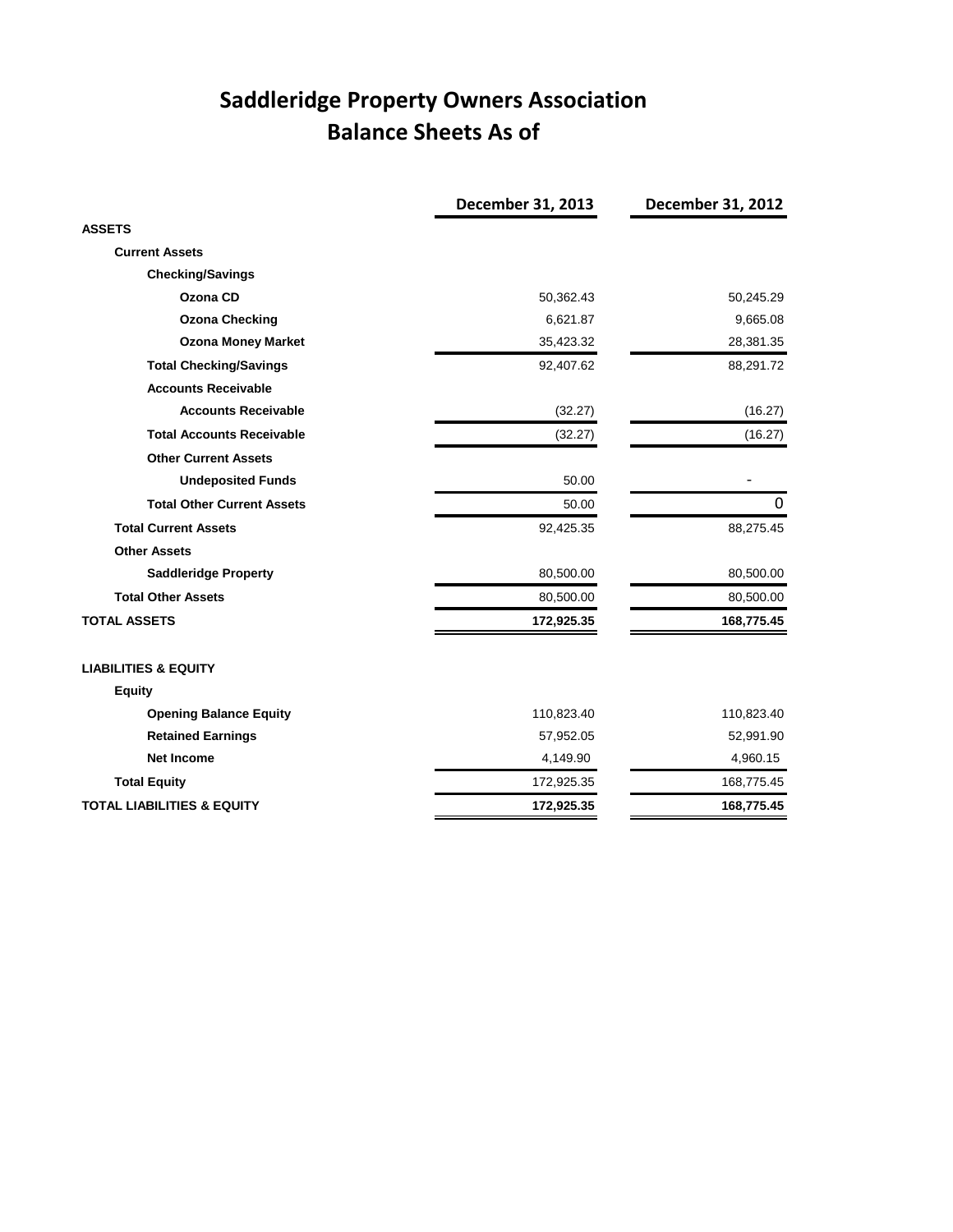#### **1:53 PM 01/18/14 Cash Basis**

# **Saddleridge Property Owners Association Profit & Loss Budget Performance**

| December 2013 |  |
|---------------|--|
|---------------|--|

|                                   | <b>Dec 13</b> | <b>Budget</b> | Jan - Dec 13 | <b>YTD Budget</b> | <b>Annual Budget</b> |
|-----------------------------------|---------------|---------------|--------------|-------------------|----------------------|
| Income                            |               |               |              |                   |                      |
| <b>Clubhouse Usage Fee</b>        | 0.00          | 50.00         | 400.00       | 500.00            | 500.00               |
| <b>HOA Dues Collected</b>         | 4,708.00      | 7,785.00      | 16,509.00    | 19,580.00         | 19,580.00            |
| <b>Interest Earned</b>            | 11.53         | 20.00         | 223.36       | 360.00            | 360.00               |
| Interest Inc                      | 0.00          |               | 83.12        |                   |                      |
| <b>Resale Cert. Fee</b>           | 0.00          | 75.00         | 900.00       | 500.00            | 500.00               |
| <b>Transfer Fees</b>              | 50.00         | 50.00         | 1,100.00     | 500.00            | 500.00               |
| <b>Total Income</b>               | 4,769.53      | 7,980.00      | 19,215.48    | 21,440.00         | 21,440.00            |
| <b>Expense</b>                    |               |               |              |                   |                      |
| Accounting                        |               |               |              |                   |                      |
| <b>Accounting-Bookkeeper</b>      | 175.00        | 160.00        | 2,010.00     | 1,920.00          | 1,920.00             |
| <b>Accounting-CPA</b>             | 0.00          |               | 0.00         | 175.00            | 175.00               |
| <b>Total Accounting</b>           | 175.00        | 160.00        | 2,010.00     | 2,095.00          | 2,095.00             |
| <b>Annual Septic Contract</b>     | 0.00          |               | 225.00       | 250.00            | 250.00               |
| <b>Bank Charges</b>               |               |               |              |                   |                      |
| <b>Check Printing</b>             | 0.00          |               | 0.00         | 75.00             | 75.00                |
| <b>Safe Deposit Box</b>           | 0.00          |               | 40.00        | 40.00             | 40.00                |
| <b>Service Charges</b>            | 0.00          |               | 0.00         | 0.00              | 0.00                 |
| <b>Total Bank Charges</b>         | 0.00          |               | 40.00        | 115.00            | 115.00               |
| <b>Clubhouse Expenses</b>         |               |               |              |                   |                      |
| Cleaning                          | 45.00         | 50.00         | 595.00       | 600.00            | 600.00               |
| <b>Cleaning Supplies</b>          | 0.00          | 25.00         | 0.00         | 100.00            | 100.00               |
| <b>Clubhouse Furnishings</b>      | 0.00          |               | 0.00         | 200.00            | 200.00               |
| <b>Clubhouse insurance</b>        | 0.00          |               | 360.00       | 375.00            | 375.00               |
| <b>Clubhouse Outside Lighting</b> | 0.00          | 5.00          | 0.00         | 50.00             | 50.00                |
| <b>Entrance Sign</b>              | 0.00          |               | 0.00         | 0.00              | 0.00                 |
| <b>Heating and AC</b>             | 0.00          | 0.00          | 131.73       | 150.00            | 150.00               |
| Lighting                          | 0.00          | 5.00          | 0.00         | 50.00             | 50.00                |
| <b>Maintenance Labor</b>          | 0.00          | 100.00        | 350.00       | 400.00            | 400.00               |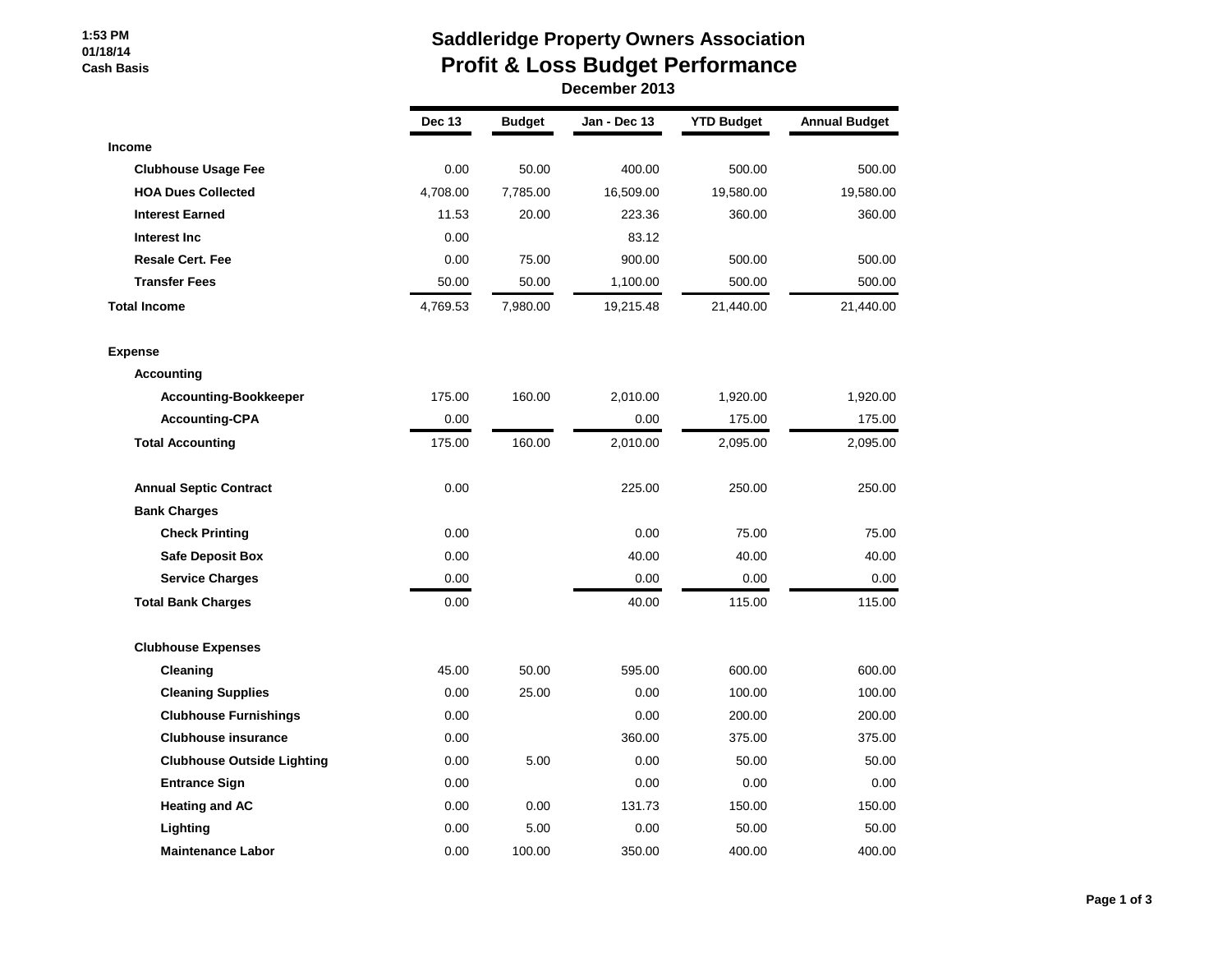#### **1:53 PM 01/18/14 Cash Basis**

## **Saddleridge Property Owners Association Profit & Loss Budget Performance December 2013**

|                                            | <b>Dec 13</b> | <b>Budget</b> | Jan - Dec 13 | <b>YTD Budget</b> | <b>Annual Budget</b> |
|--------------------------------------------|---------------|---------------|--------------|-------------------|----------------------|
| <b>Misc</b>                                | 0.00          |               | 4.00         | 0.00              | 0.00                 |
| <b>Pest Control</b>                        | 0.00          |               | 411.32       | 420.00            | 420.00               |
| <b>Plumbing Repairs</b>                    | 6.78          | 0.00          | 6.78         | 250.00            | 250.00               |
| <b>Repairs</b>                             | 0.00          |               | 0.00         | 500.00            | 500.00               |
| <b>Trash</b>                               | 0.00          |               | 340.88       | 340.00            | 340.00               |
| Water softener monthly maintain            | 22.95         | 25.00         | 275.40       | 300.00            | 300.00               |
| <b>Wellhouse Expenses</b>                  | 0.00          | 0.00          | 0.00         | 100.00            | 100.00               |
| <b>Total Clubhouse Expenses</b>            | 74.73         | 210.00        | 2,475.11     | 3,835.00          | 3,835.00             |
| <b>Dues and Subscriptions</b>              | 0.00          |               | 0.00         | 25.00             | 25.00                |
| <b>Food for Saddleridge Meetings</b>       |               |               |              |                   |                      |
| <b>Food for Annual BBQ</b>                 | 0.00          |               | 462.90       | 550.00            | 550.00               |
| <b>Neighborhood Watch</b>                  | 0.00          |               | 273.03       | 400.00            | 400.00               |
| <b>Total Food for Saddleridge Meetings</b> | 0.00          |               | 735.93       | 950.00            | 950.00               |
| <b>Improvements</b>                        |               |               |              |                   |                      |
| Landscaping                                |               |               |              |                   |                      |
| <b>Entrance</b>                            | 0.00          |               | 0.00         | 400.00            | 400.00               |
| Lighting                                   | 0.00          | 50.00         | 0.00         | 200.00            | 200.00               |
| <b>Plants</b>                              | 0.00          |               | 0.00         | 360.00            | 360.00               |
| <b>Total Landscaping</b>                   | 0.00          | 50.00         | 0.00         | 960.00            | 960.00               |
| Other                                      | 0.00          |               | 0.00         | 0.00              | 0.00                 |
| <b>Wellhouse Improvements</b>              | 0.00          |               | 0.00         | 100.00            | 100.00               |
| <b>Total Improvements</b>                  | 0.00          | 50.00         | 0.00         | 1,060.00          | 1,060.00             |
| <b>Insurance-HOA Liability</b>             | 0.00          |               | 576.00       | 550.00            | 550.00               |
| Insurance, D&O                             | 0.00          |               | 2,445.00     | 1,750.00          | 1,750.00             |
| <b>Lawn Maintenance</b>                    | 0.00          | 250.00        | 2,208.35     | 2,500.00          | 2,500.00             |
| <b>Legal-Attorney Fees</b>                 | 0.00          | 0.00          | 400.00       | 1,000.00          | 1,000.00             |
| <b>Mailings</b>                            | 84.00         | 40.00         | 303.72       | 100.00            | 100.00               |
| Misc                                       | 0.00          | 0.00          | 0.00         | 0.00              | 0.00                 |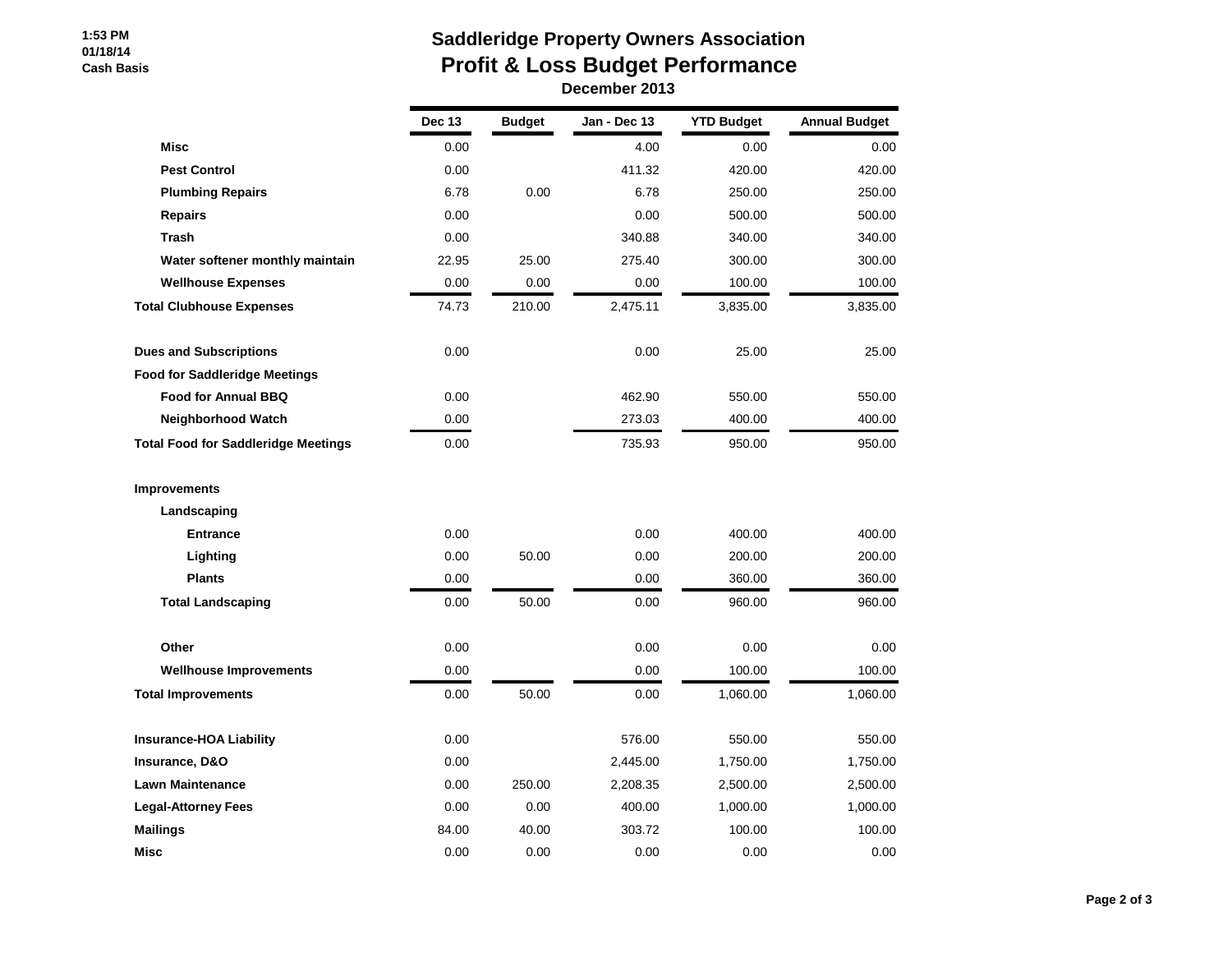#### **1:53 PM 01/18/14 Cash Basis**

# **Saddleridge Property Owners Association Profit & Loss Budget Performance**

 **December 2013**

|                            | <b>Dec 13</b> | <b>Budget</b> | Jan - Dec 13 | <b>YTD Budget</b> | <b>Annual Budget</b> |
|----------------------------|---------------|---------------|--------------|-------------------|----------------------|
| <b>Miscellaneous</b>       |               |               |              |                   |                      |
| <b>ACC Office Supplies</b> | 0.00          |               | 0.00         | 100.00            | 100.00               |
| Copying                    | 0.00          | 25.00         | 0.00         | 50.00             | 50.00                |
| Gifts                      | 0.00          |               | 0.00         | 0.00              | 0.00                 |
| <b>Legal Records</b>       | 26.00         |               | 116.00       | 50.00             | 50.00                |
| <b>Office Supplies</b>     | 0.00          | 25.00         | 0.00         | 50.00             | 50.00                |
| Plaque                     | 0.00          | 0.00          | 0.00         | 0.00              | 0.00                 |
| <b>Printer Cart.</b>       | 0.00          |               | 0.00         | 100.00            | 100.00               |
| <b>Software</b>            | 0.00          | 0.00          | 0.00         | 280.00            | 280.00               |
| <b>Website Hosting Fee</b> | 0.00          | 0.00          | 119.40       | 120.00            | 120.00               |
| <b>Total Miscellaneous</b> | 26.00         | 50.00         | 235.40       | 750.00            | 750.00               |
| Neighborhood Watch         | 0.00          |               | 0.00         | 0.00              | 0.00                 |
| <b>PEC Electricity</b>     | 0.00          | 175.00        | 1,674.35     | 2,000.00          | 2,000.00             |
| <b>Taxes</b>               | 0.00          |               | 1,736.72     | 1,800.00          | 1,800.00             |
| <b>Webpage Fees</b>        | 0.00          |               | 0.00         | 0.00              | 0.00                 |
| <b>Total Expense</b>       | 359.73        | 935.00        | 15,065.58    | 18,780.00         | 18,780.00            |
| Net Income                 | 4,409.80      | 7,045.00      | 4,149.90     | 2,660.00          | 2,660.00             |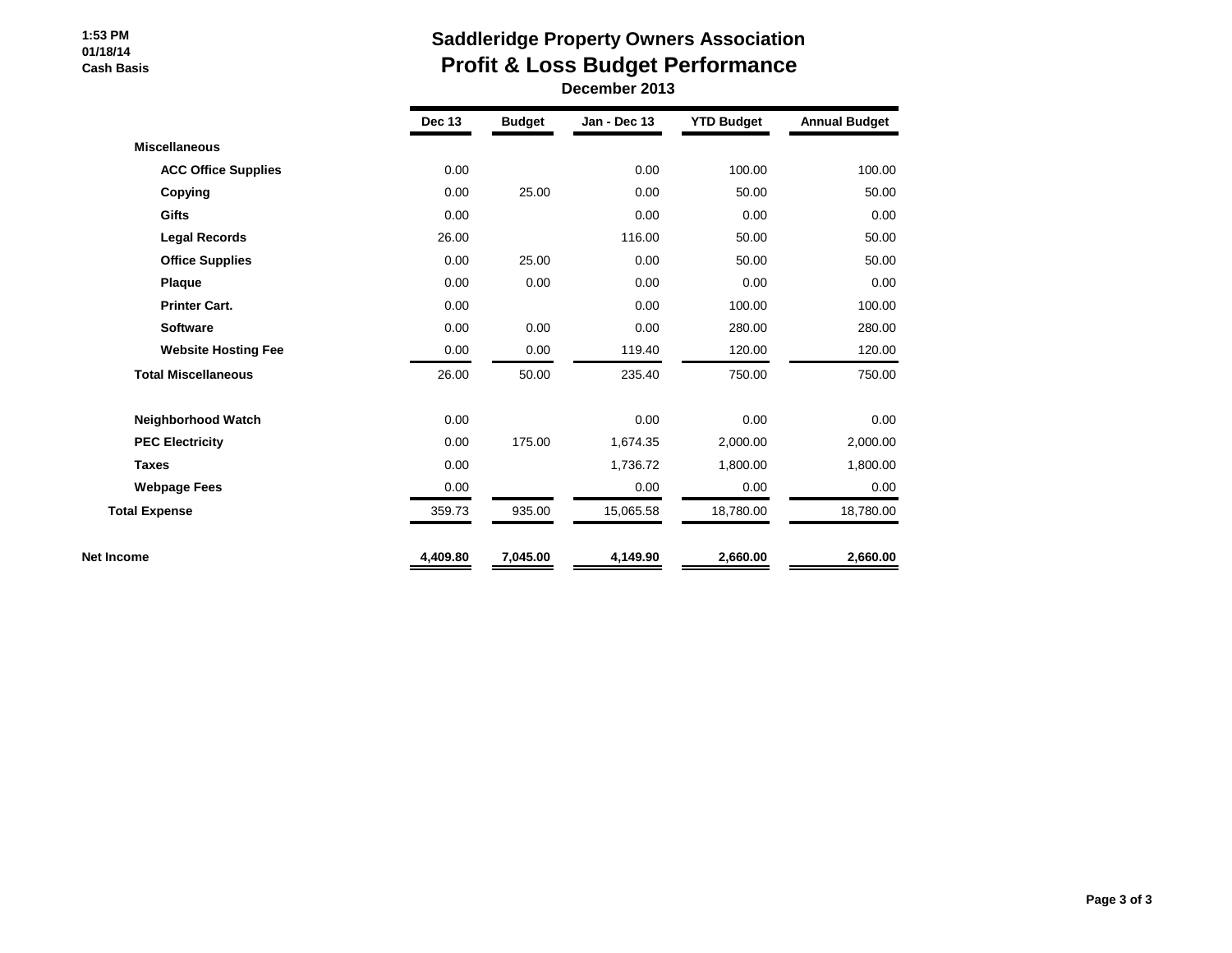# **Saddleridge Property Owners Association 2014 Budget Worksheet Proposed January 20, 2014**

| <b>Annual Budget</b><br><b>YE 2013</b><br><b>Annual Budget</b><br>Income<br><b>Clubhouse Usage Fee</b><br>500<br>400.00<br><b>HOA Dues Collected</b><br>19,580<br>16,509.00<br><b>Interest Earned</b><br>250<br>223.36<br><b>Interest Fees</b><br>100<br>83.12<br><b>Transfer Fees</b><br>500<br>900.00<br><b>Resale Certificate Fees</b><br>500<br>1,100.00<br><b>Total Income</b><br>21,430<br>19,215.48<br><b>Expense</b> | 500<br>19,580<br>360<br>500<br>500<br>21,440.00<br>1,920.00<br>175.00<br>2,095.00<br>250.00 |
|------------------------------------------------------------------------------------------------------------------------------------------------------------------------------------------------------------------------------------------------------------------------------------------------------------------------------------------------------------------------------------------------------------------------------|---------------------------------------------------------------------------------------------|
|                                                                                                                                                                                                                                                                                                                                                                                                                              |                                                                                             |
|                                                                                                                                                                                                                                                                                                                                                                                                                              |                                                                                             |
|                                                                                                                                                                                                                                                                                                                                                                                                                              |                                                                                             |
|                                                                                                                                                                                                                                                                                                                                                                                                                              |                                                                                             |
|                                                                                                                                                                                                                                                                                                                                                                                                                              |                                                                                             |
|                                                                                                                                                                                                                                                                                                                                                                                                                              |                                                                                             |
|                                                                                                                                                                                                                                                                                                                                                                                                                              |                                                                                             |
|                                                                                                                                                                                                                                                                                                                                                                                                                              |                                                                                             |
|                                                                                                                                                                                                                                                                                                                                                                                                                              |                                                                                             |
|                                                                                                                                                                                                                                                                                                                                                                                                                              |                                                                                             |
| <b>Accounting</b>                                                                                                                                                                                                                                                                                                                                                                                                            |                                                                                             |
| <b>Accounting-Bookkeeper</b><br>2,100<br>2,010.00                                                                                                                                                                                                                                                                                                                                                                            |                                                                                             |
| <b>Accounting-CPA</b><br>0<br>0.00                                                                                                                                                                                                                                                                                                                                                                                           |                                                                                             |
| <b>Total Accounting</b><br>2,010.00<br>2,100                                                                                                                                                                                                                                                                                                                                                                                 |                                                                                             |
| <b>Annual Septic Contract</b><br>250<br>225.00                                                                                                                                                                                                                                                                                                                                                                               |                                                                                             |
| <b>Bank Charges</b>                                                                                                                                                                                                                                                                                                                                                                                                          |                                                                                             |
| <b>Check Printing</b><br>75<br>0.00                                                                                                                                                                                                                                                                                                                                                                                          | 75.00                                                                                       |
| <b>Safe Deposit Box</b><br>40<br>40.00                                                                                                                                                                                                                                                                                                                                                                                       | 40.00                                                                                       |
| Service charges<br>0<br>0.00                                                                                                                                                                                                                                                                                                                                                                                                 | $0.00\,$                                                                                    |
| <b>Total Bank Charges</b><br>115<br>40.00                                                                                                                                                                                                                                                                                                                                                                                    | 115.00                                                                                      |
| <b>Clubhouse Expenses</b>                                                                                                                                                                                                                                                                                                                                                                                                    |                                                                                             |
| Cleaning<br>600<br>595.00                                                                                                                                                                                                                                                                                                                                                                                                    | 600                                                                                         |
| <b>Cleaning Supplies</b><br>100<br>0.00                                                                                                                                                                                                                                                                                                                                                                                      | 100                                                                                         |
| <b>Clubhouse Furnishings</b><br>200<br>0.00                                                                                                                                                                                                                                                                                                                                                                                  | 200                                                                                         |
| <b>Clubhouse insurance</b><br>375<br>360.00                                                                                                                                                                                                                                                                                                                                                                                  | 375                                                                                         |
| <b>Clubhouse Outside Lighting</b><br>50<br>0.00                                                                                                                                                                                                                                                                                                                                                                              | 50                                                                                          |
| <b>Entrance Sign</b><br>0.00                                                                                                                                                                                                                                                                                                                                                                                                 |                                                                                             |
| <b>Heating and AC</b><br>150<br>131.73                                                                                                                                                                                                                                                                                                                                                                                       | 150                                                                                         |
| Lighting<br>50<br>0.00                                                                                                                                                                                                                                                                                                                                                                                                       | 50                                                                                          |
| <b>Maintenance Labor</b><br>400<br>350.00                                                                                                                                                                                                                                                                                                                                                                                    | 400                                                                                         |
| Misc<br>0<br>4.00                                                                                                                                                                                                                                                                                                                                                                                                            | 0                                                                                           |
| <b>Pest Control</b><br>420<br>411.32                                                                                                                                                                                                                                                                                                                                                                                         | 420                                                                                         |
| <b>Plumbing Repairs</b><br>250<br>6.78                                                                                                                                                                                                                                                                                                                                                                                       | 250                                                                                         |
| <b>Repairs</b><br>500<br>0.00                                                                                                                                                                                                                                                                                                                                                                                                | 500                                                                                         |
| Trash<br>350<br>340.88                                                                                                                                                                                                                                                                                                                                                                                                       | 340                                                                                         |
| Water softener monthly maintain<br>300<br>275.40                                                                                                                                                                                                                                                                                                                                                                             | 300                                                                                         |
| 100<br><b>Wellhouse Expenses</b><br>0.00                                                                                                                                                                                                                                                                                                                                                                                     | 100                                                                                         |
| <b>Total Clubhouse Expenses</b><br>3,845.00<br>2,475.11                                                                                                                                                                                                                                                                                                                                                                      | 3,835.00                                                                                    |
| <b>Dues and Subscriptions</b><br>25<br>0.00                                                                                                                                                                                                                                                                                                                                                                                  | 25.00                                                                                       |
| <b>Food for Saddleridge Meetings</b>                                                                                                                                                                                                                                                                                                                                                                                         |                                                                                             |
| <b>Food for Annual BBQ</b><br>550<br>462.90                                                                                                                                                                                                                                                                                                                                                                                  | 550.00                                                                                      |
| <b>Neighborhood Watch</b><br>400<br>273.03                                                                                                                                                                                                                                                                                                                                                                                   | 400.00                                                                                      |
| <b>Total Food for Saddleridge Meetings</b><br>950.00<br>735.93                                                                                                                                                                                                                                                                                                                                                               | 950.00                                                                                      |
| <b>Improvements</b>                                                                                                                                                                                                                                                                                                                                                                                                          |                                                                                             |
| Landscaping                                                                                                                                                                                                                                                                                                                                                                                                                  |                                                                                             |
| <b>Entrance</b><br>400<br>0.00                                                                                                                                                                                                                                                                                                                                                                                               | 400.00                                                                                      |
| Lighting<br>200<br>0.00                                                                                                                                                                                                                                                                                                                                                                                                      | 200.00                                                                                      |
| <b>Plants</b><br>360<br>0.00<br>360.00                                                                                                                                                                                                                                                                                                                                                                                       |                                                                                             |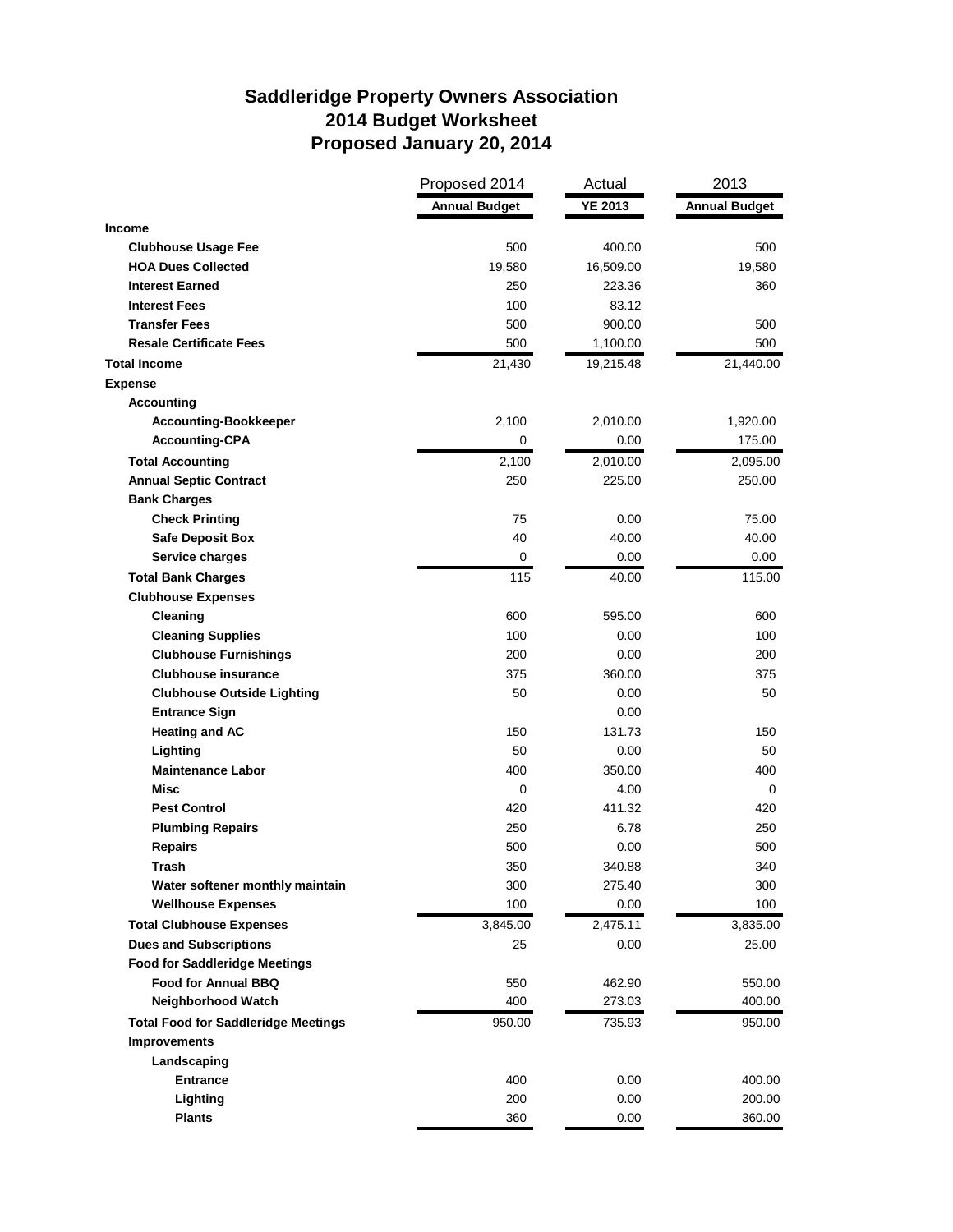# **Saddleridge Property Owners Association 2014 Budget Worksheet Proposed January 20, 2014**

|                                | Proposed 2014        | Actual         | 2013                 |
|--------------------------------|----------------------|----------------|----------------------|
|                                | <b>Annual Budget</b> | <b>YE 2013</b> | <b>Annual Budget</b> |
| <b>Total Landscaping</b>       | 960.00               | 0.00           | 960.00               |
| Other                          |                      | 0.00           |                      |
| <b>Wellhouse Improvements</b>  | 100                  | 0.00           | 100.00               |
| <b>Total Improvements</b>      | 1,060.00             | 0.00           | 1,060.00             |
| <b>Insurance-HOA Liability</b> | 600                  | 576.00         | 550                  |
| Insurance, D&O                 | 2,500                | 2,445.00       | 1,750                |
| <b>Lawn Maintenance</b>        | 2,300                | 2,208.35       | 2,500                |
| <b>Legal-Attorney Fees</b>     | 1,000                | 400.00         | 1,000                |
| <b>Mailings</b>                | 250                  | 303.72         | 100                  |
| <b>Misc</b>                    | 0                    | 0.00           | $\Omega$             |
| <b>Miscellaneous</b>           |                      |                |                      |
| <b>ACC Office Supplies</b>     | 100                  | 0.00           | 100                  |
| Copying                        | 50                   | 0.00           | 50                   |
| <b>Gifts</b>                   |                      | 0.00           |                      |
| <b>Legal Records</b>           | 50                   | 116.00         | 50                   |
| <b>Office Supplies</b>         | 50                   | 0.00           | 50                   |
| Plaque                         |                      | 0.00           |                      |
| <b>Printer Cart.</b>           | 100                  | 0.00           | 100                  |
| <b>Software</b>                | 280                  | 0.00           | 280                  |
| <b>Website Hosting Fee</b>     | 120                  | 119.40         | 120                  |
| <b>Miscellaneous - Other</b>   |                      | 0.00           |                      |
| <b>Total Miscellaneous</b>     | 750.00               | 235.40         | 750.00               |
| Neighborhood Watch             |                      | 0.00           |                      |
| <b>PEC Electricity</b>         | 2,000                | 1,674.35       | 2,000.00             |
| <b>Taxes</b>                   | 1,800                | 1,736.72       | 1,800.00             |
| <b>Total Expense</b>           | 19,545.00            | 15,065.58      | 18,780.00            |
| <b>Net Income</b>              | 1,885.00             | 4,149.90       | 2,660.00             |
|                                |                      |                |                      |